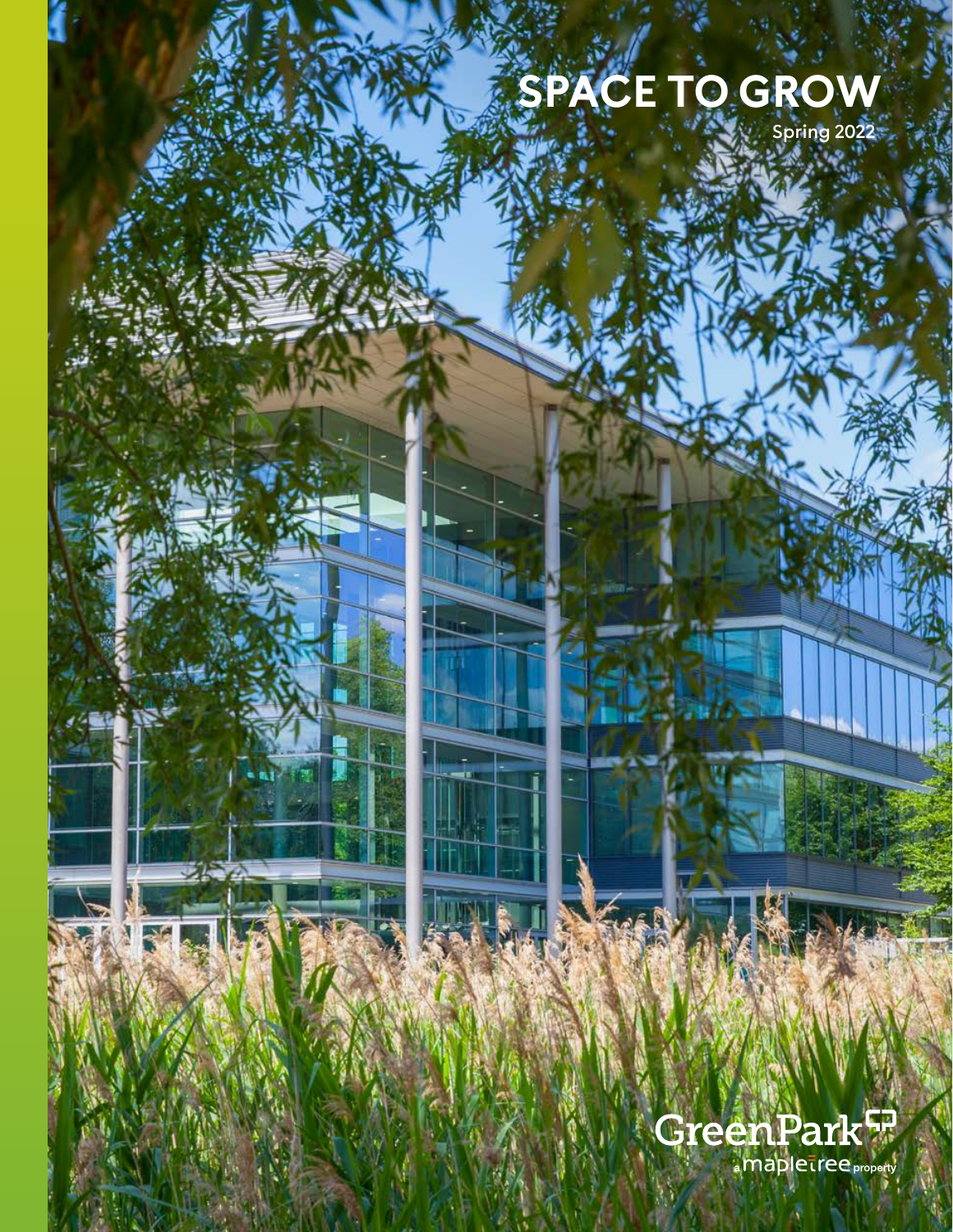## **CURRENT OPPORTUNITIES**

Green Park offers a high quality business environment in an established location with first class amenities. Our dedicated on-site management team take care of the day-to-day running of the park and ensure the highest standards are maintained. Why not join us?

### **250 SOUTH OAK WAY** 4,594–17,060 sq ft / 427–1,585 sq m



Suite 7: G North 7,655 711 Suite 1: G South 4,811 447 **Total 17,060 1,585** **200 LONGWATER AVENUE** 5,465–27,830 sq ft / 508–2,585 sq m



П සාං **200 [SOUTH OAK WAY](https://www.greenpark.co.uk/property/250-south-oak-way/viewcast/) VIEWCAST**

#### **400 LONGWATER AVENUE** 22,319–119,424 sq ft sq ft / 2,074–11,095 sq m

**VIEWCAST**

**250**

对国



| <b>Floor</b>     | sq ft   | sq m   |
|------------------|---------|--------|
| 4                | 24,007  | 2,230  |
| 3                | 23,995  | 2,229  |
| $\overline{2}$   | 23,991  | 2,229  |
| 1                | 23,138  | 2,150  |
| Ground - Offices | 22,319  | 2,074  |
| Reception        | 1,974   | 183    |
| Total            | 119,424 | 11,095 |

**[LONGWATER AVENUE](https://www.greenpark.co.uk/property/200-longwater-avenue/viewcast/)**

**400**

**VIEWCAST**

**[LONGWATER AVENUE](https://www.greenpark.co.uk/400-450lwa/)** 

## **100 LONGWATER AVENUE** 298–2,560 sq ft / 28–238 sq m



пIJ **100 [LONGWATER AVENUE](https://www.greenpark.co.uk/property/100-longwater-avenue/viewcast/) VIEWCAST**

**Total 10,541 979**

**100 BROOK DRIVE** 2,166–11,363 sq ft / 201–1,056 sq m



| G North B | 5,357  | 498   |
|-----------|--------|-------|
| G South   | 3,840  | 357   |
| G West    | 2,166  | 201   |
| Total     | 11,363 | 1,056 |

回激回 **100** 篘 **[BROOK DRIVE](https://www.greenpark.co.uk/property/100-brook-drive/viewcast/) VIEWCAST**

### **400 SOUTH OAK WAY** 9,737–19,643 sq ft / 905–1,825 sq m



| <b>Floor</b> | sq ft  | sq m  |
|--------------|--------|-------|
| 1 East       | 9,906  | 920   |
| 1 West       | 9.737  | 905   |
| Total        | 19,643 | 1,825 |



ownership in the UK, working with some of the country's leading architects.

**FUTURE OPPORTUNITIES** Green Park is the largest office park in single

## **600 SOUTH OAK WAY**





**500–600 LONGWATER AVENUE** 240,000 sq ft / 22,296 sq m

by Berkeley



A unique opportunity to create a campus within the Park.



## 188,200 sq ft / 17,484 sq m



**Architect:** Hamiltons

on the M4 corridor with excellent t One of the most prominent sites views across Longwater Lake.



## **Architect:** Fletcher Priest

Part available Fronting the M4 motorway these three buildings offer a high profile





campus or individual HQ office.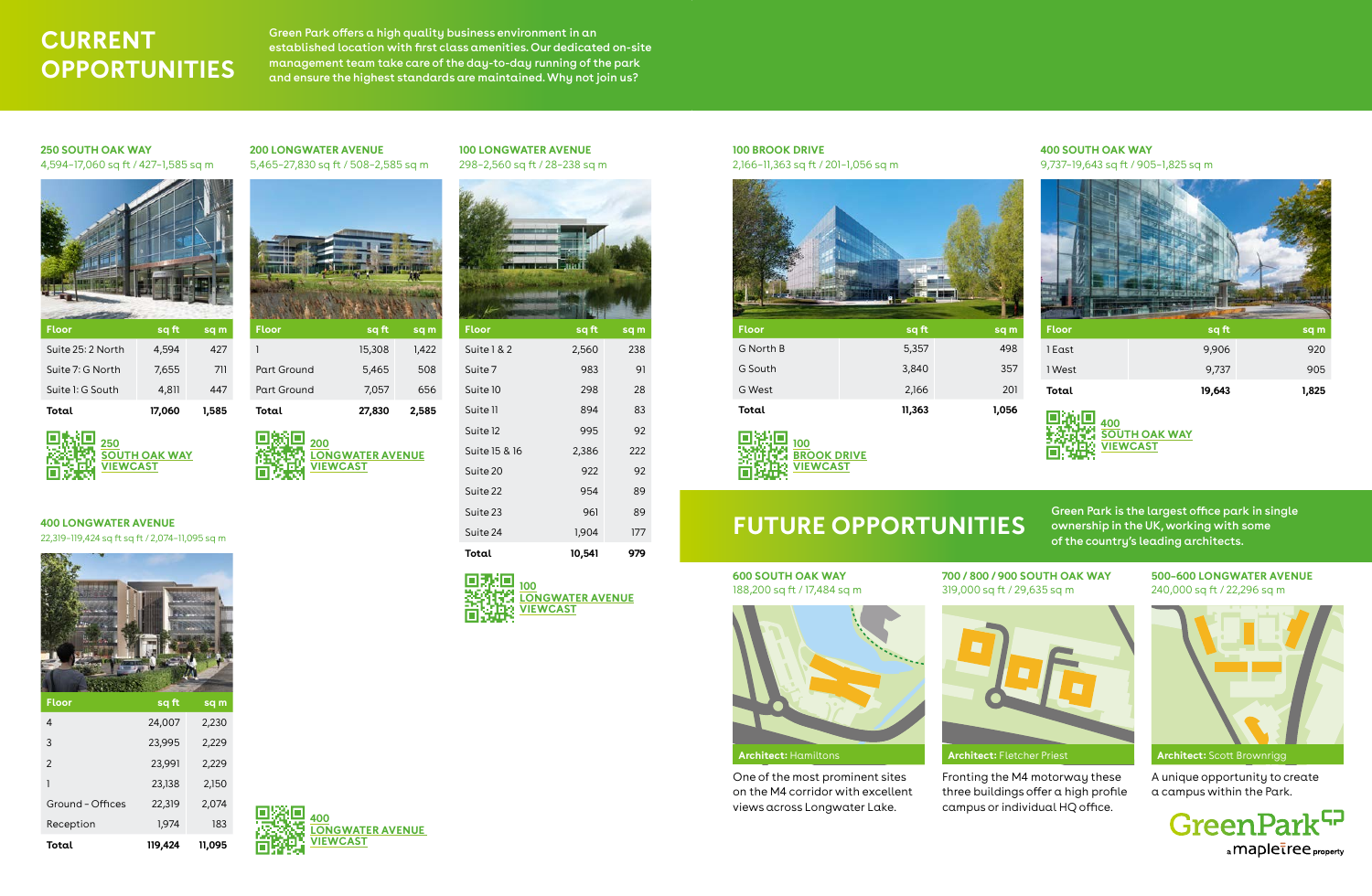